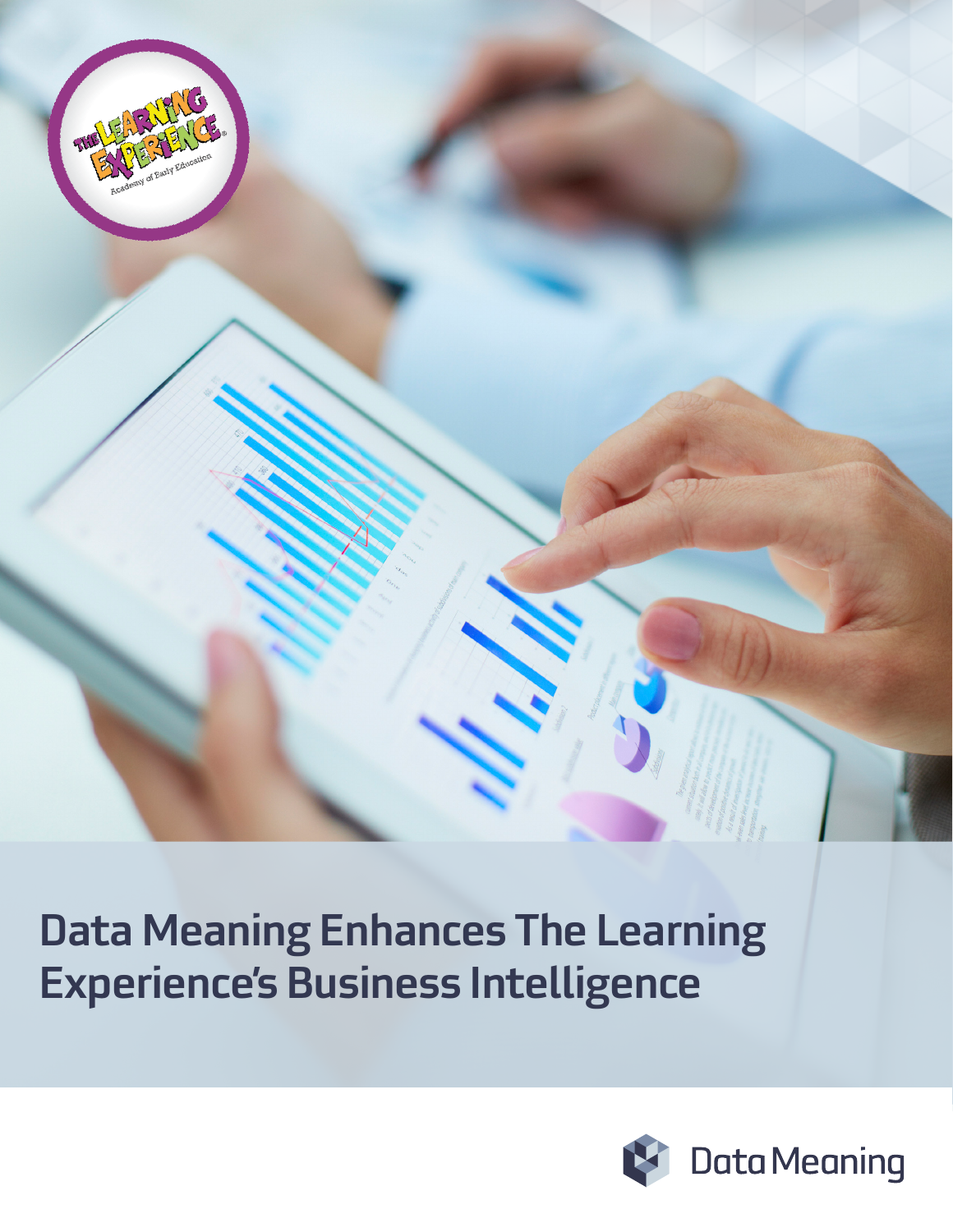# Mobile Reports Rapidly Delivered to Executives and Franchisees

#### Business Challenge

The Learning Experience® (TLE) is a child development company that operates 130 childcare franchises throughout the US from their headquarters in South Florida. TLE plans to invest in its brand by building systems to gather information quickly and accurately. To realize the value of this investment, the technology must be intuitive so that every employee and franchisee can use it. TLE's technology strategy is to build a data warehouse as a single source of data throughout the organization. The company will then use Business Intelligence (BI) tools to organize and present relevant data to managers and franchisees. The first component of this technology strategy is operations management. Company executives require a consolidated and accurate view of operations. TLE also needs to keep franchisees up-to-date with key performance indicators via a flexible range of end-user devices.

## Need for Consolidated View of Operations

TLE management wants a consolidated view of operations to be delivered to executives in a timely and accurate manner. Because each franchise operates its own data entry and record keeping, the legacy system was vulnerable to data-entry errors and delays in updates. Performance measures for each school—such as tuition revenue, student enrollment, billable hours, and payroll percentage should be available immediately from a single source. Data has to be organized to update key performance indicators as well as to enable ad-hoc reporting and drilling capabilities. The company needs to be able to distribute data comparing franchisees against regional averages without compromising individual franchisee data security.

### Rapid Feedback to Franchisees Needed

To maintain its leadership in child development, TLE provides franchisees with rapid feedback on both the big picture and the details to help them manage their businesses. The company needs to communicate key performance indicators to franchisees as quickly and easily as possible. Individual schools can then benchmark their performance with those in their region and respond to unwanted trends. Franchisees also benefit from capturing every detail about their students, such as the distance that existing and prospective students commute to school. This is just one example of how a detail can allow the franchisee to plan intelligently for expansion.

#### Outsourcing Expertise to an "External" Team

TLE is a high-growth company with limited resources. They look to outsource key areas of technology such as Data Warehouse and BI in order to get the best expertise and resources in the marketplace to build solutions. They looked for a partner that could help them build a solution from scratch. The company also wanted a long-term relationship with their software solution provider—a partner that would be seen simply as an external team member.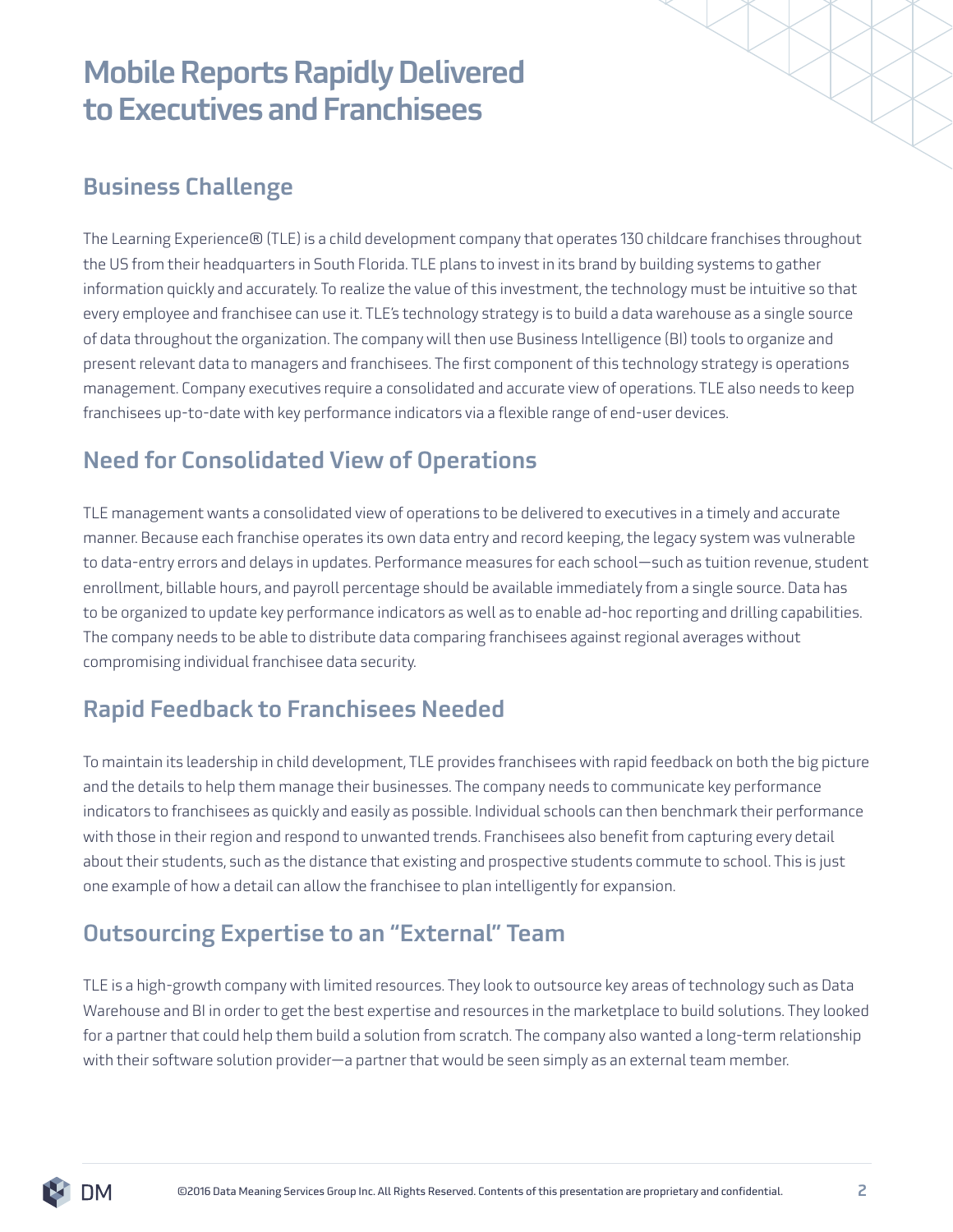## Mobile Reports Rapidly Delivered to Executives and Franchisees

"We view Data Meaning as a long-term partner and team member providing our employees and franchisees with the BI tools they need to grow the company rapidly."

Richard Weissman, CEO The Learning Experience

### Easy-to-Use Intuitive Technology

TLE desires to invest in software that every employee and franchisee will find intuitive and easy-to-use. This allows the company to leverage the value of technology investment without creating barriers to access. Such an application would have to run seamlessly in multiple environments including web and mobile devices such as the iPad.

#### Data Meaning MicroStrategy BI App Expertise

After evaluating BI tools, TLE chose MicroStrategy because it had the best functionality to meet their needs. Then MicroStrategy recommended Data Meaning to provide consulting and implementation expertise. TLE contracted with Data Meaning because the company offers extensive experience and partnership to build the best solution with continued support over the long-term.

Data Meaning impressed TLE by creating a Proof-of-Concept iPad app within weeks of the initial meeting to demonstrate their capabilities. Data Meaning offers expertise in MicroStrategy development and was able to provide the data modeling to set up TLE's data warehouse and the ETL routines to consolidate data for reporting. Data Meaning adapted existing BI templates to speed development of operations reports for TLE executives and used existing MicroStrategy BI plug-ins to extend the application to the iPhone and iPad so that users could access data from mobile devices in addition to web browsers. Report data was also made available immediately instead of waiting weeks for consolidated reports.